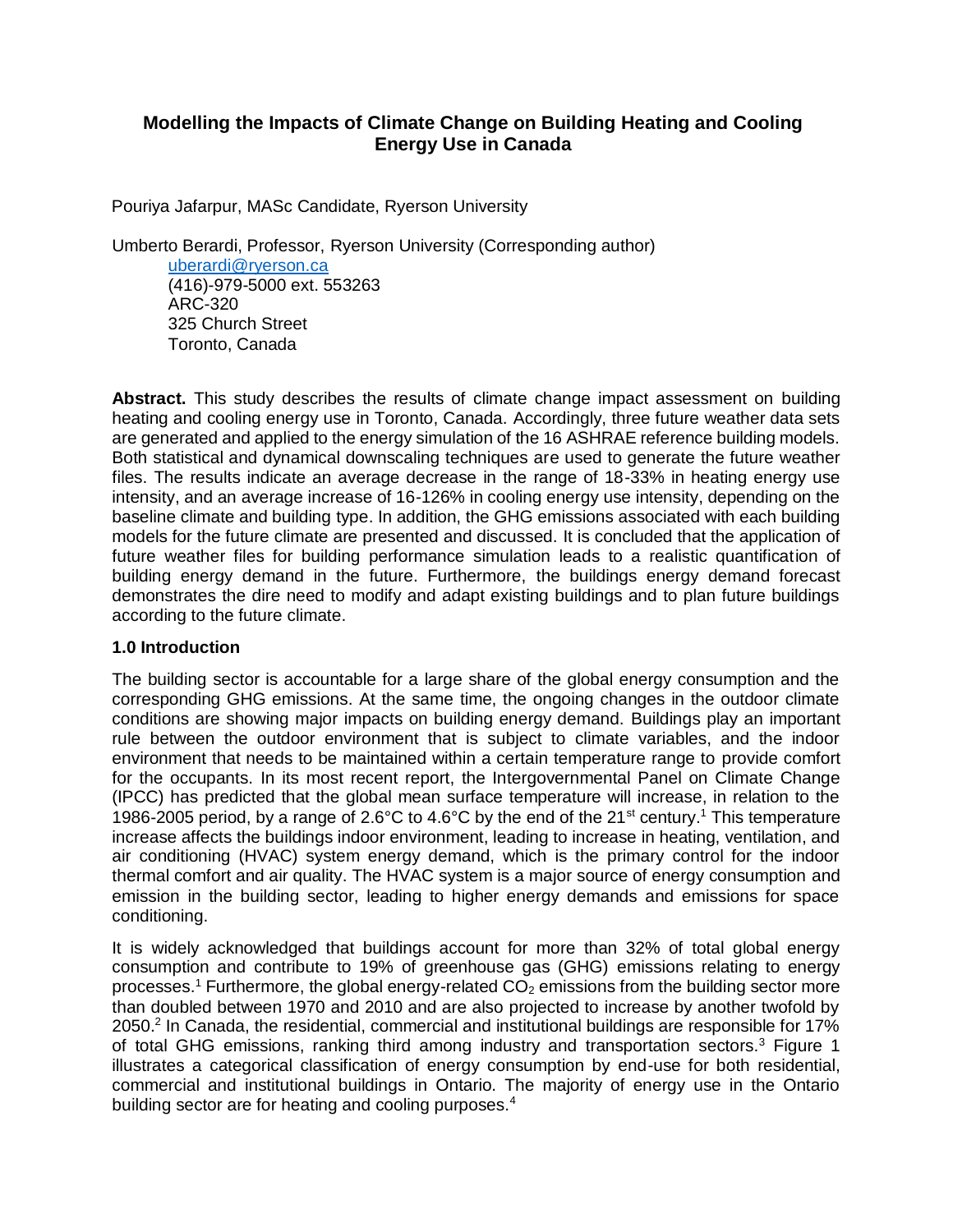

Figure 1. Classification of energy consumption for both residential and commercial buildings in Ontario.<sup>4</sup>

Weather data are important in assessing building energy demand and thermal comfort performance. Current practices use weather files that have been based on historical records for building simulation. But, given the scale of climate change and its impact on building heating and cooling demands, simulations using historical weather files fail to forecast the trends of building energy demand in the future. This work uses both statistical and dynamical downscaling techniques to generate future weather files. Ultimately, in order to quantify the future trends of energy demand for various building types in Canada, the generated future weather files are used to simulate several building models. These models are in compliance with ASHRAE 90.1 standards and consist of 16 buildings with various dimensions and operations. This provides reasonable information on the long-term impacts of climate change on approximately two-thirds of the commercial building stock energy performance.<sup>5</sup> Furthermore, the GHG emissions associated with heating and cooling for each building models for the future climate are presented and discussed.

### **2.0 Methods**

This research is divided into two streams: one focusing on the creation of future weather file, and one on the impact study of climate change on building energy performance. The future weather files developed in this paper were generated by statistical downscaling technique using two future weather generator tools, CCWorldWeatherGen and WeatherShift<sup>TM</sup>. Moreover, to improve the resolution of the climate simulation outputs, the dynamical downscaling technique using the HRM3-the Hadley Regional Model 3 coupled with the HadCM3- the Hadley Climate Model 3 was used. This provides a more reliable forecast of the local boundary conditions for the future weather files.

# **2.1 Development of Future Weather File**

Two Canadian Weather Year for Energy Calculation (CWEC) files developed by Environment and Climate Change Canada were selected as baseline climate for superimposing the changes in the future climate conditions.<sup>6</sup> On one hand, a CWEC file that spans a 30-year period of historical weather data (1959-1989) was selected to provide a better representation of the historical climate. Alternatively, a more recent CWEC file, which spans from 1998-2014 was selected to characterize the most current warming trends. These CWEC files are not an actual year of recorded weather data, but rather a selection of the twelve most typical months from that 30 and 15-year timeframe (Table 1).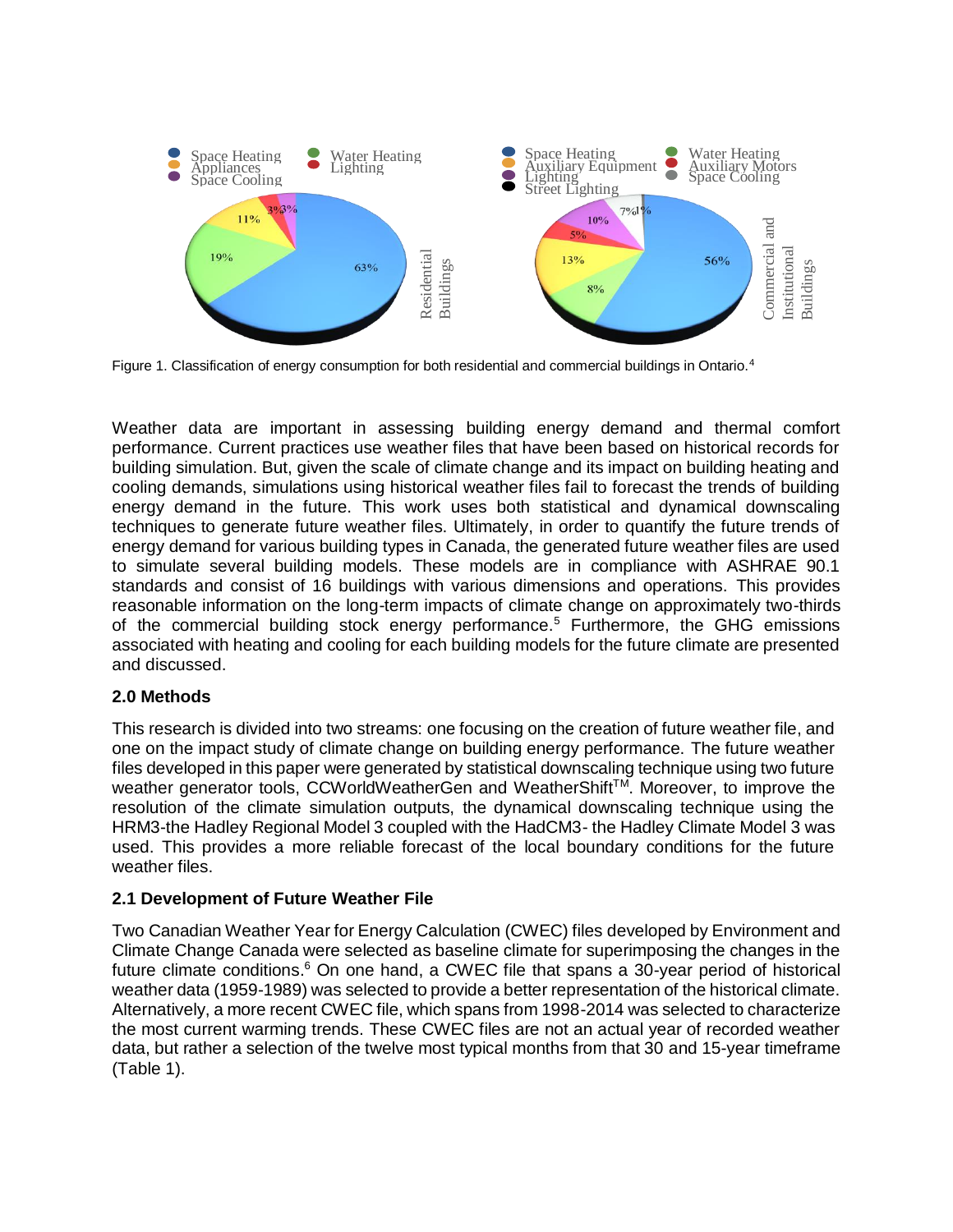Table 1. The Canadian Weather Year for Energy Calculation weather file breakdown for the period of 1959-1989 (CWEC file) as well as 1998-2014 (CWEC2016 file).

|                 | Jan  | Feb  | Mar  | Apr  | May  | Jun  | Jul  | Aug  | Sep  | Oct  | Nov  | Dec  |
|-----------------|------|------|------|------|------|------|------|------|------|------|------|------|
| <b>CWEC</b>     | 1969 | 1965 | 1964 | 1964 | 1963 | 1970 | 1981 | 1989 | 1978 | 1969 | 1983 | 196' |
| <b>CWEC2016</b> | 1999 | 2004 | 2006 | 2009 | 2006 | 2001 | 2013 | 2011 | 2003 | 2010 | 2000 | 2003 |

In this work, the original CWEC and CWEC2016 weather files were used for Toronto, Canada. Initially, the Climate Change World Weather Generator (CCWorldWeatherGen) tool was used to generate future weather files for the 2041- 2070 timeframe. The CCWorldWeatherGen tool was developed by Jentsch et al. (2013), who applied the morphing method using HadCM3 forced with IPCC A2 emission scenario to generate EnergyPlus Weather (EPW) files.<sup>7</sup>

Next, the changes in the future climate conditions projected by the WeatherShift tool was applied to CWEC and CWEC2016 files. This tool simulates and superimposes the changes in the future climate conditions, creating future weather files by applying the morphing technique to 14 GCMs. The weather files generated for the period of 2056-2075 were selected for the purpose of this work.

Finally, this work used a dynamically downscaled regional climate model (RCM) output developed under the North American Regional Climate Change Assessment Program (NARCCAP) to generate a future weather file by projecting climate change information based on the RCM.<sup>8</sup> Modelled data for the coupled GCM-RCM (HadCM3-HRM3) were downloaded for five variables including surface air temperature, surface pressure, surface specific humidity, zonal surface wind speed, and meridional surface wind speed. These variables were selected due to their significance in projecting climate conditions in building energy performance. Due to the limitations of output data availability from the NARCCAP regional model for cloud cover and solar radiation, this study chose to leave cloud cover and solar radiation of the future weather file at their original weather file values. Extraction, correction and conversion of HRM3 data from NARCCAP to the appropriate input data for building performance simulation was done by Microsoft Excel and coding in Python. Linear interpolation was applied to 3-hourly data sets, generating hourly weather data for the periods of 1970-2000 and 2040-2070. Subsequently, the proper parameters used for building performance simulation such as relative humidity, dew-point temperature, wind speed, and wind direction that are not directly available from the HRM3 output data were calculated.

# **3.0 Results**

This chapter is divided to two main parts. The first part illustrates the results of future weather file generation. The second part consists of providing the simulation results on the impact study of climate change on building energy demand.

# **3.1 Future Weather File Characteristics**

The dry-bulb temperatures of the two historical weather files indicate higher temperature values for the CWEC2016 (1998-2014 years) compared to the more historical CWEC (1959-1989 years). Table 2 shows the historically recorded annual Heating Degree Days (HDDs) and Cooling Degree Days (CDDs) for the CWEC and CWEC2016 weather files and their future projections. In this paper, HDDs reflect the number of degrees that a day's average temperature is below 18.3°C, while CDDs reflect the number of degrees that a day's average temperature is above 10°C. A clear warming trend is seen between the CWEC and CWEC2016 time period. As per the future weather file results, heating and cooling degree days show a shift in Toronto's Climate Zone from the current Climate Zone 5 to a Possible Climate Zone 4 in the future.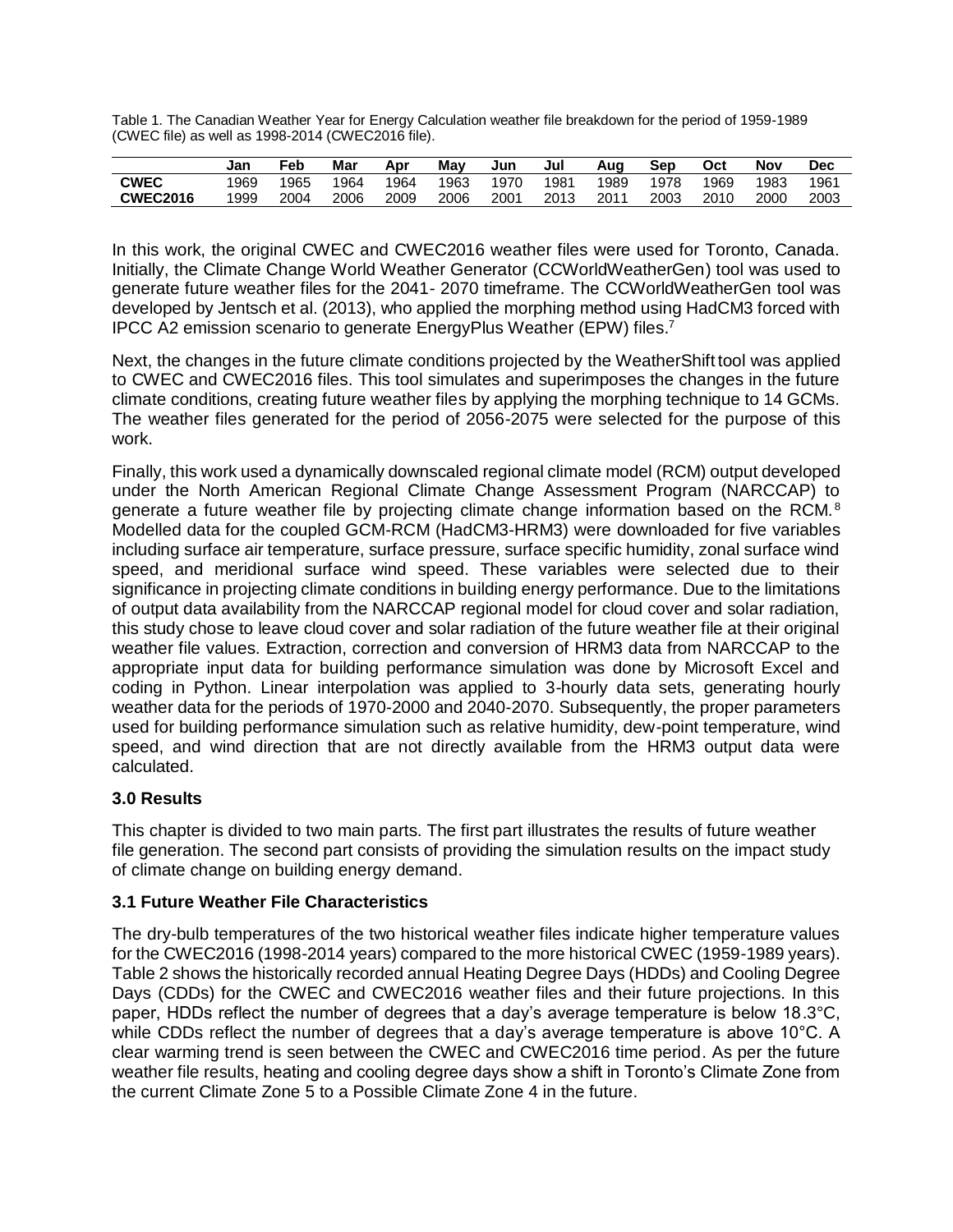| <b>Weather Files</b>          | <b>HDD</b> | <b>CDD</b> | Total |
|-------------------------------|------------|------------|-------|
| <b>CWEC (1959-1989)</b>       | 4.179      | 1,176      | 5,355 |
| <b>CCWorldWeatherGen tool</b> | 3.427      | 1,721      | 5.148 |
| <b>WeatherShift tool</b>      | 3,157      | 1,690      | 4.847 |
| HRM <sub>3</sub>              | 3.509      | 1.864      | 5.373 |
|                               |            |            |       |
| CWEC2016 (1998-2014)          | 3,695      | 1,482      | 5,177 |
| <b>CCWorldWeatherGen tool</b> | 3,033      | 2,079      | 5,112 |
| <b>WeatherShift tool</b>      | 2,769      | 2,239      | 5,008 |
| HRM3                          | 3.122      | 2.040      | 5.162 |

Table 2. Heating degree day (HDD), base 18.3°C, and cooling degree day (CDD), base 10°C, for Toronto Pearson International Airport.

The future weather files project an average temperature increase of 3.7-4.5°C for the 2050s. These projections are slightly higher than the IPCC global mean surface temperature increase for the same period.

### **3.2 Analysis of Building Simulation Results**

For the sake of harmonization, all graphs use the color yellow for historical weather files (both CWEC and CWEC2016), red for CCWorldWeatherGen tool's future weather files, blue for WeatherShift tool's future weather files, and green for the future weather files generated dynamically using HRM3. The impacts of future weather files on heating and cooling energy use per total building area, in relation to the 1959-1989 and 1998-2014 baseline climates, are illustrated in Figure 2. As per the simulation results, rises in cooling energy use intensity (EUI) and decrease in heating EUI are found in all 16 reference building models for both baseline periods due to temperature rise brought by the climate change. The magnitude of changes in heating and cooling EUI is highly dependent on baseline years and building types.

For the 1959-1989 baseline period, the results indicate an average decrease in the range of 18- 33% in heating EUI, and an average increase of 16-126% in cooling EUI, depending on the building type. When the two baseline periods are compared, higher heating and lower cooling energy use were simulated for CWEC weather file mainly due to lower temperature values observed for the 1959-1989 years.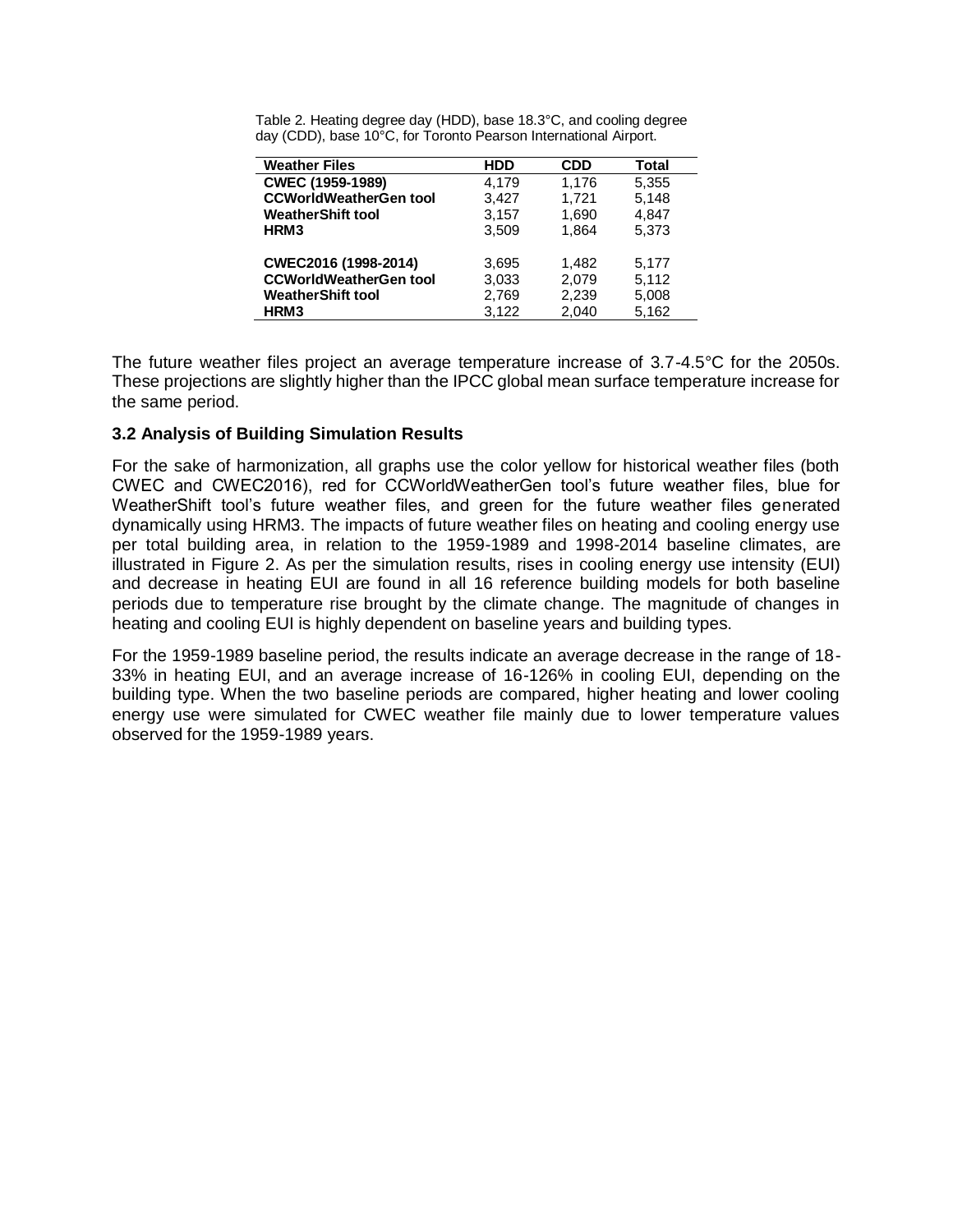

Figure 2. The scatterplots showing the distribution of values for the annual heating energy (positive values) and cooling energy (negative values) under historical and future weather data sets for all 16 reference buildings. Values for the 1959-1989 baseline period are presented in solid color markers and the 1998-2014 baseline period in hollow color markers.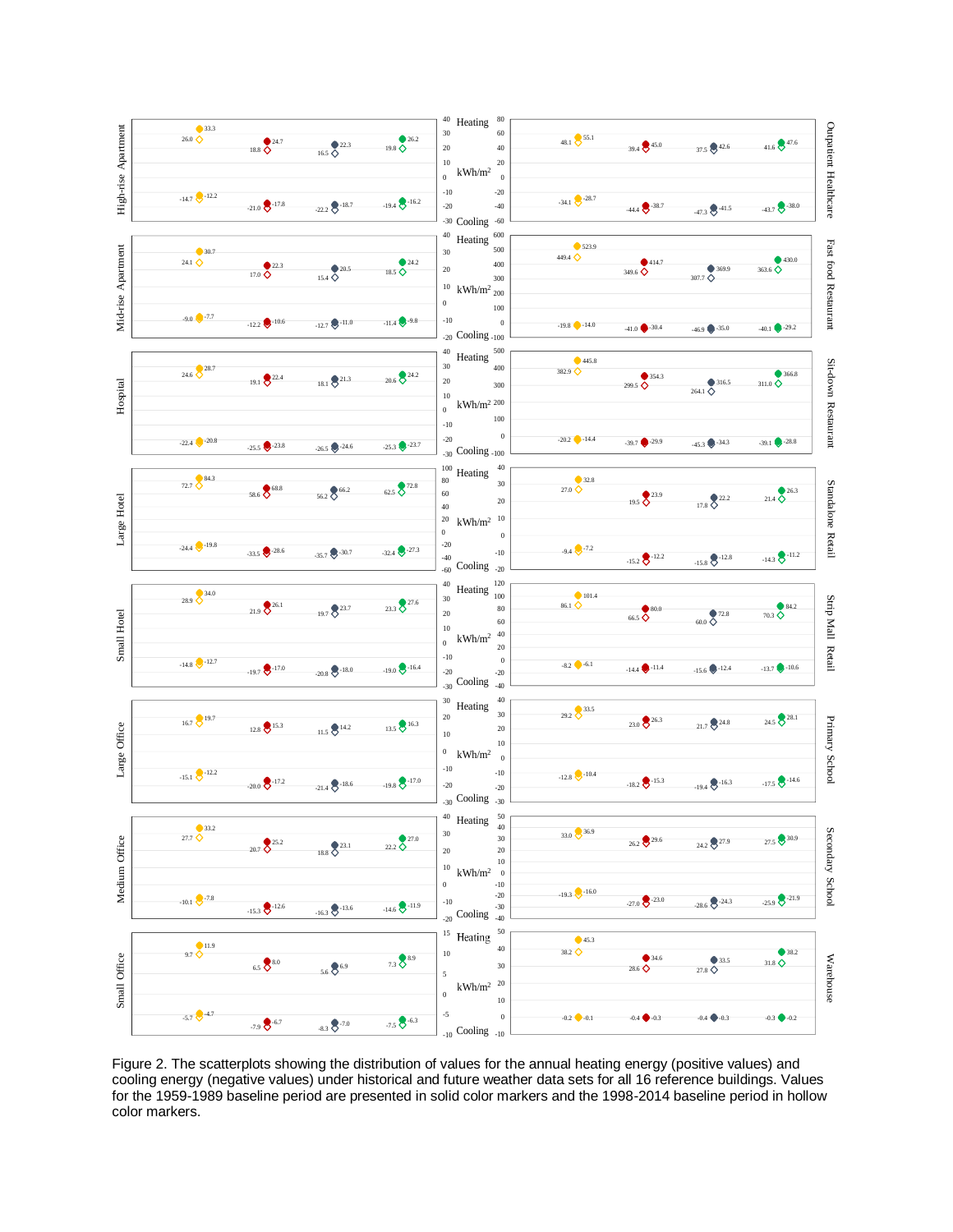Heating and cooling energy use for all 16 reference buildings are found to be extremely susceptible to the effects of climate change. However, this study determined that the heating load of large buildings is not as sensitive to changes in climate conditions as small buildings. These findings correspond to Xu et al. (2012) conclusion that certain types of buildings are more sensitive to climate change than others due to envelop heat loss/gain accounting for a larger portion of heating and cooling loads.<sup>9</sup> Moreover, buildings with higher insulation level, greater zone ratio, smaller window-to-wall ratio, and lower outdoor air supply are less affected by the outdoor conditions and thus climate change.

The rise in cooling demand in hot summer months suggests that the summer peak load electricity will place enormous pressure on the electricity grid. From the results of the analysis, it is evident that mitigations measures related to HVAC operations such as changes to the room temperature setpoints, HVAC system's operation hours will be required in the future. Apart from HVAC systems, other methods including addition of thermal mass, improvements in glazing and envelop insulation are recommended to help tackle some of the climate change challenges in the building sector.

# **3.3 Greenhouse Gas Emissions Due to Climate Change**

The energy use breakdown for the 16 reference building models indicated that heating uses primarily natural gas while cooling is generated entirely from electricity. Using total energy use and the emission factors for electricity (36 grams of  $CO<sub>2</sub>$  per equivalent kWh) and natural gas (179.95 grams of  $CO<sub>2</sub>$  per equivalent kWh), the total GHG emissions associated with each building model was calculated.<sup>10</sup> It is worth noting that in province of Ontario, the baseload electricity is provided primarily with clean sources of energy such as wind, nuclear and hydro, and the peak load energy demand is fulfilled in large with natural gas. Figure 3 details the total energy use emissions for the 16 reference building models. It is evident that the buildings are accountable for a large share of energy consumption and the corresponding GHG emissions.



Figure 3. The total energy use emissions for the 16 reference building models, 1959-1989 baseline period.

# **4.0 Conclusions**

The results described in this paper establishes the importance of considering future weather file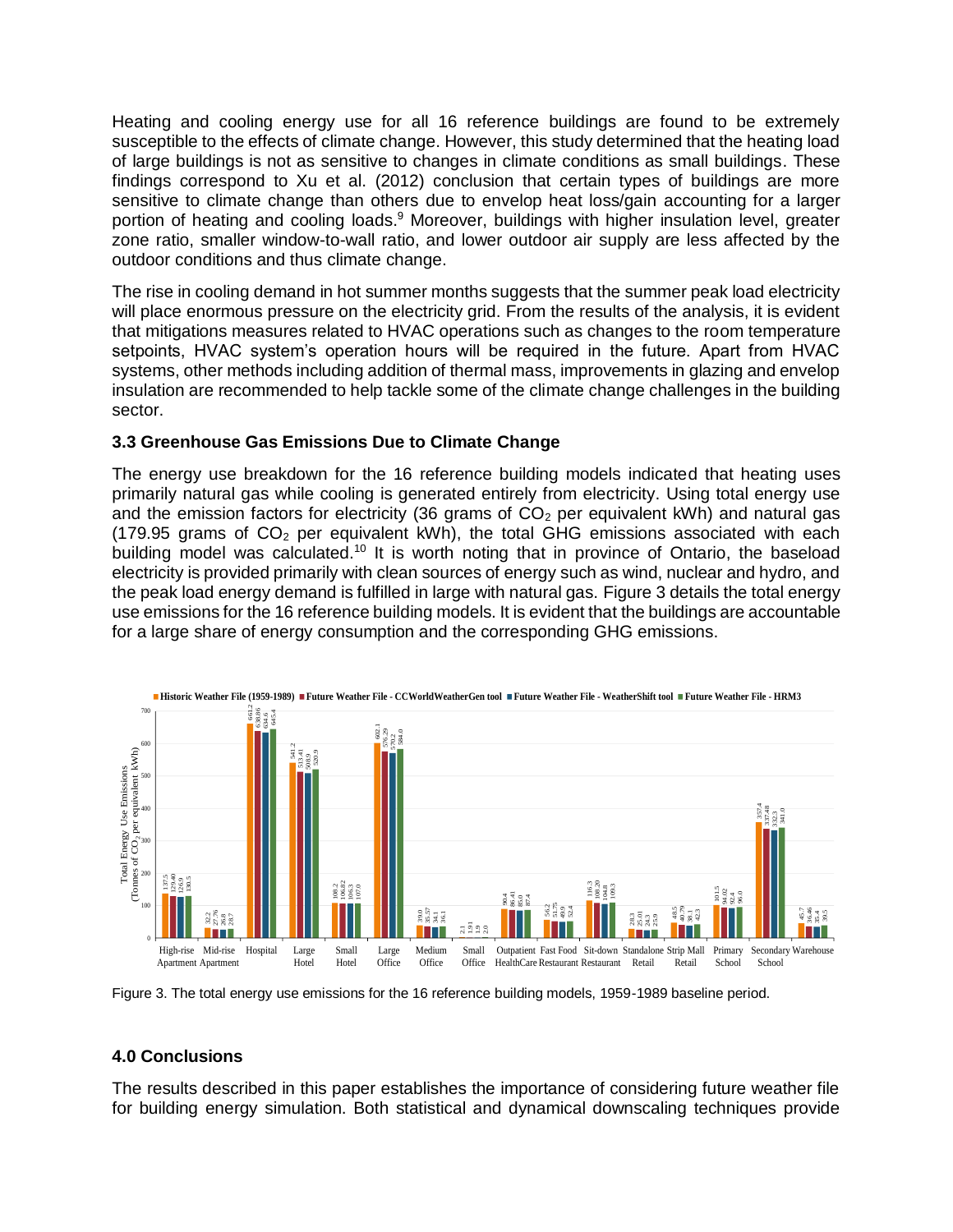reasonable information on the long-term impacts of climate change on building energy demand. However, in statistical downscaling, it is evident that different TMY selected for the baseline period can project diverse future climate conditions. In dynamical downscaling, finer spatial resolution generated by RCM present a better representation of the local climate conditions. Thus, the impacts of climate change on building energy demand, that tends to focus on local level, is better quantified.

For a Canadian climate, the more heating energy a building consumes in the winter, the greater potential it has in magnitude of decrease in energy use in the future. Therefore, making it capable of saving more energy in the future climate. Nevertheless, the potential increase in cooling energy demand and summer peak load electricity in summer months offer a warning sign to the local governments and electricity providers. The buildings energy demand forecast demonstrates the dire need to modify and adapt existing buildings and to plan future buildings according to the future climate.

In future work, it is suggested to use the generated weather files to assess the climate change mitigation measures on various building types. In addition, future studies should include multiple cities across Canada with different climate conditions, as building energy use as well as GHG emissions vary significantly across the region. Finally, it is necessary to consider the effects of urban climate along with extreme conditions to fully understand the impacts of climate change on buildings energy demand.

# **Aknowledgement**

The authors are thankful to colleagues in Graduate Program of Building Science at Ryerson University who greatly assisted with this research. The authors would also like to acknowledge Arup and Argos Analytics and Benjamin Brannon for providing the WeatherShift™ tool.

### **Notes**

- <sup>1</sup> IPCC, 2014, "Climate change 2014: Synthesis report Contribution of working groups I, II and III to the Fifth Assessment Report of the Intergovernmental Panel on Climate Change," Geneva, Switzerland.  $\overline{a}$
- $2$  Umberto Berardi, 2017, "A cross country comparison of building energy consumption and their trends," *Resource, Conservation and Recycling* 123 : 230-241, <doi.org/10.1016/j.resconrec.2016.03.014>

<sup>3</sup> NRCan, 2018, "Canada's Buildings Strategy Update," In Proceedings of Energy and Mines Ministers' Conference, Igaluit, Nunavut. Accessed on July 31<sup>st</sup>, 2019, [https://www.nrcan.gc.ca/sites/www.nrcan.gc.ca/files/emmc/pdf/2018/en/18-00369-emmc](https://www.nrcan.gc.ca/sites/www.nrcan.gc.ca/files/emmc/pdf/2018/en/18-00369-emmc-buildings-strategy-report-e.pdf)[buildings-strategy-report-e.pdf](https://www.nrcan.gc.ca/sites/www.nrcan.gc.ca/files/emmc/pdf/2018/en/18-00369-emmc-buildings-strategy-report-e.pdf)

- $4$  NRCan, 2015, "Comprehensive Energy Use Database," Accessed July 30<sup>th</sup>, 2019, [http://oee.nrcan.gc.ca/corporate/statistics/neud/dpa/menus/trends/comprehensive\\_tables/list.](http://oee.nrcan.gc.ca/corporate/statistics/neud/dpa/menus/trends/comprehensive_tables/list.cfm) [cfm](http://oee.nrcan.gc.ca/corporate/statistics/neud/dpa/menus/trends/comprehensive_tables/list.cfm)
- <sup>5</sup> Kristin Field, Michael Deru, and Daniel Struder, 2010, "Using Department of Energy (DOE) commercial reference buildings for simulation studies," In Proceedings of SimBuild conference, New York, New York.

 $6$  Environment and Climate Change Canada, 2018, "Canadian weather year for energy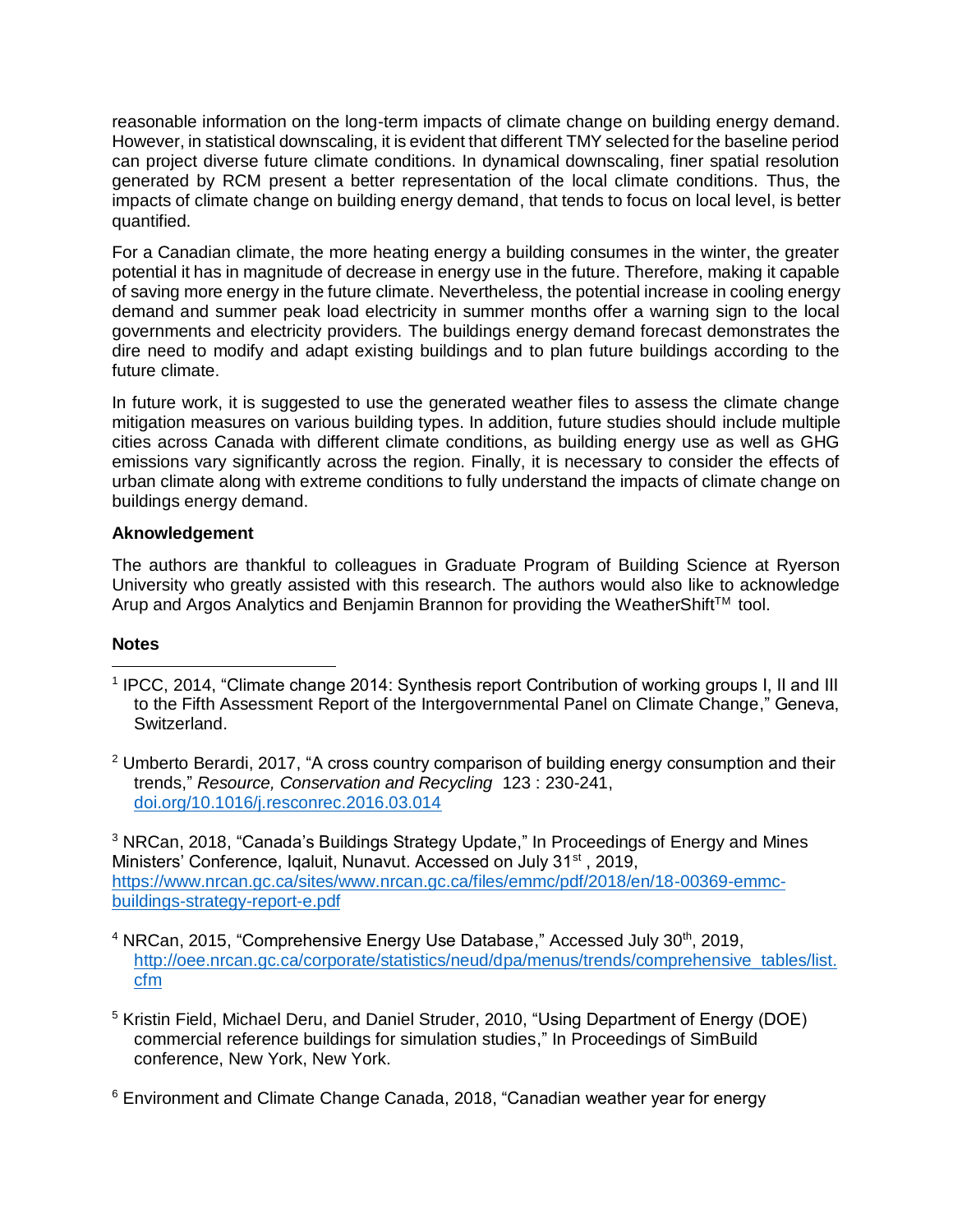calculation." Accessed July 30th, 2019, [http://climate.weather.gc.ca/prods\\_servs/engineering\\_e.html](http://climate.weather.gc.ca/prods_servs/engineering_e.html)

- <sup>7</sup> Mark F. Jentsch, Patrick A. B. James, Leonidas Bourikas, AbuBakr S. Bahaj, 2013, "Transforming Existing Weather Data for Worldwide Locations to Enable Energy and Building Performance Simulation Under Future Climates," *Renewable Energy* 55: 514-524. <doi:10.1016/j.renene.2012.12.049>
- <sup>8</sup> NARCCAP, 2010, "The NARCCAP output data set," Accessed July 30<sup>th</sup>, 2019, [http://www.narccap.ucar.edu](http://www.narccap.ucar.edu/)
- <sup>9</sup> Peng Xu, Yu Joe Huang, Norman Miller, Nicole Schlegel, and Pengyuan Shen, "Impacts of Climate Change on Building Heating and Cooling Energy Patterns in California," *Energy* 44, no. 1 (2012): 792-804.<doi:10.1016/j.energy.2012.05.013>
- <sup>10</sup> The Environment and Energy Division report, 2018, "2017 Annual Energy Consumption  $\&$ Greenhouse Gas (GHG) Emissions," Available at: [https://www.toronto.ca/wp](https://www.toronto.ca/wp-content/uploads/2019/01/958c-2017-Annual-energy-consumption-and-GHG-emissions-report-compressed.pdf)[content/uploads/2019/01/958c-2017-Annual-energy-consumption-and-GHG-emissions](https://www.toronto.ca/wp-content/uploads/2019/01/958c-2017-Annual-energy-consumption-and-GHG-emissions-report-compressed.pdf)[report-compressed.pdf](https://www.toronto.ca/wp-content/uploads/2019/01/958c-2017-Annual-energy-consumption-and-GHG-emissions-report-compressed.pdf)

# **Bibliography (in alphabetical order)**

 $\overline{a}$ 

- Berardi, Umberto. 2017. "A cross country comparison of building energy consumption and their trends." *Resource, Conservation and Recycling* 123 : 230-241. <doi.org/10.1016/j.resconrec.2016.03.014>
- Environment and Climate Change Canada. 2018. "Canadian weather year for energy calculation." Accessed July 30<sup>th</sup>, 2019, [http://climate.weather.gc.ca/prods\\_servs/engineering\\_e.html](http://climate.weather.gc.ca/prods_servs/engineering_e.html)
- The Environment and Energy Division report. 2018. "2017 Annual Energy Consumption & Greenhouse Gas (GHG) Emissions." City of Toronto, Canada. Available at: [https://www.toronto.ca/wp-content/uploads/2019/01/958c-2017-Annual-energy-consumption](https://www.toronto.ca/wp-content/uploads/2019/01/958c-2017-Annual-energy-consumption-and-GHG-emissions-report-compressed.pdf)[and-GHG-emissions-report-compressed.pdf](https://www.toronto.ca/wp-content/uploads/2019/01/958c-2017-Annual-energy-consumption-and-GHG-emissions-report-compressed.pdf)
- Field, Kristin, Deru, Michael, and Struder, Daniel. 2010. "Using Department of Energy (DOE) commercial reference buildings for simulation studies." In Proceedings of SimBuild conference, New York, New York.
- The Intergovernmental Panel on Climate Change (IPCC). 2014. "Climate change 2014: Synthesis report Contribution of working groups I, II and III to the Fifth Assessment Report of the Intergovernmental Panel on Climate Change." Geneva, Switzerland.
- Jentsch, Mark F., Patrick A. B. James, Leonidas Bourikas, and AbuBakr S. Bahaj. 2013. "Transforming Existing Weather Data for Worldwide Locations to Enable Energy and Building Performance Simulation Under Future Climates." *Renewable Energy* 55: 514-524. <doi:10.1016/j.renene.2012.12.049>
- Natural Resources Canada (NRCan). 2015. "Comprehensive Energy Use Database." Accessed July  $30^{th}$ , 2019,